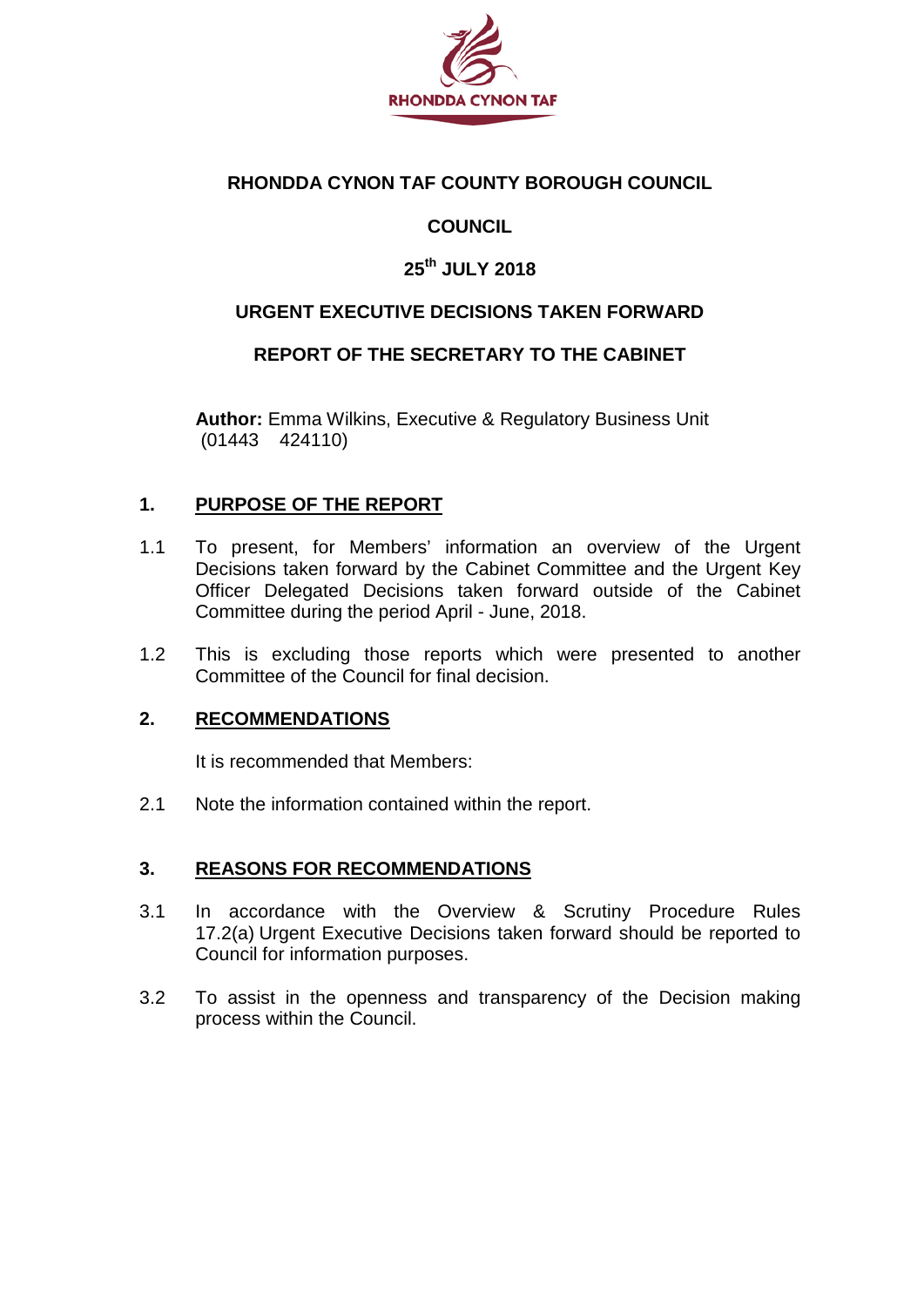### **4. URGENT DECISIONS OF THE CABINET COMMITTEE**

4.1 There were no urgent decisions taken forward by the Cabinet Committee during the period April - June 2018:-

### **5. DELEGATIONS OF EXECUTIVE FUNCTIONS TO CABINET MEMBERS**

- 5.1 As outlined in Section 3 of the Leader's Scheme of Delegation, Cabinet Members are permitted to make decisions falling under their portfolio if deemed urgent to protect the interest of the Council, subject to prior consultation with the relevant Senior Leadership Team Officer(s).
- 5.2 The Leader can take urgent decisions in the absence of the appropriate portfolio holder.
- 5.3 The confirmation and signature of the Mayor or Deputy Mayor to the proposed decision must be sought in accordance with the Overview and Scrutiny Procedure Rules 17.2(a)
- 5.4 There have been no Cabinet Member decisions taken forward during this time period.

## **6. DELEGATION OF EXECUTIVE FUNCTIONS TO OFFICERS.**

- 6.1 As outlined within section 6 of the Leaders Scheme of Delegation, and in accordance with Section 15 of the Local Government Act 2000, executive functions can be delegated to Officers (as set out within the terms of Section 5 of Part 3 of this part of the Council Constitution)
- 6.2 Following the Council AGM in 2016 and to increase transparency and accountability, Key Officer Delegated Decisions taken forward would be subject to the Overview and Scrutiny Call in procedure Rules.
- 6.3 The following urgent decision was taken forward as a Key Officer Delegated Decision during the period April – June 2018.

| Date     | <b>Decision Taken</b>                                                                                                    | Reason for Exemption                         |
|----------|--------------------------------------------------------------------------------------------------------------------------|----------------------------------------------|
| 31.05.18 | Increasing Welsh Medium Provision $-$ To allow submission to<br><b>Welsh Government Capital Grant</b><br><b>Decision</b> | Welsh Government by<br>the $1st$ June, 2018. |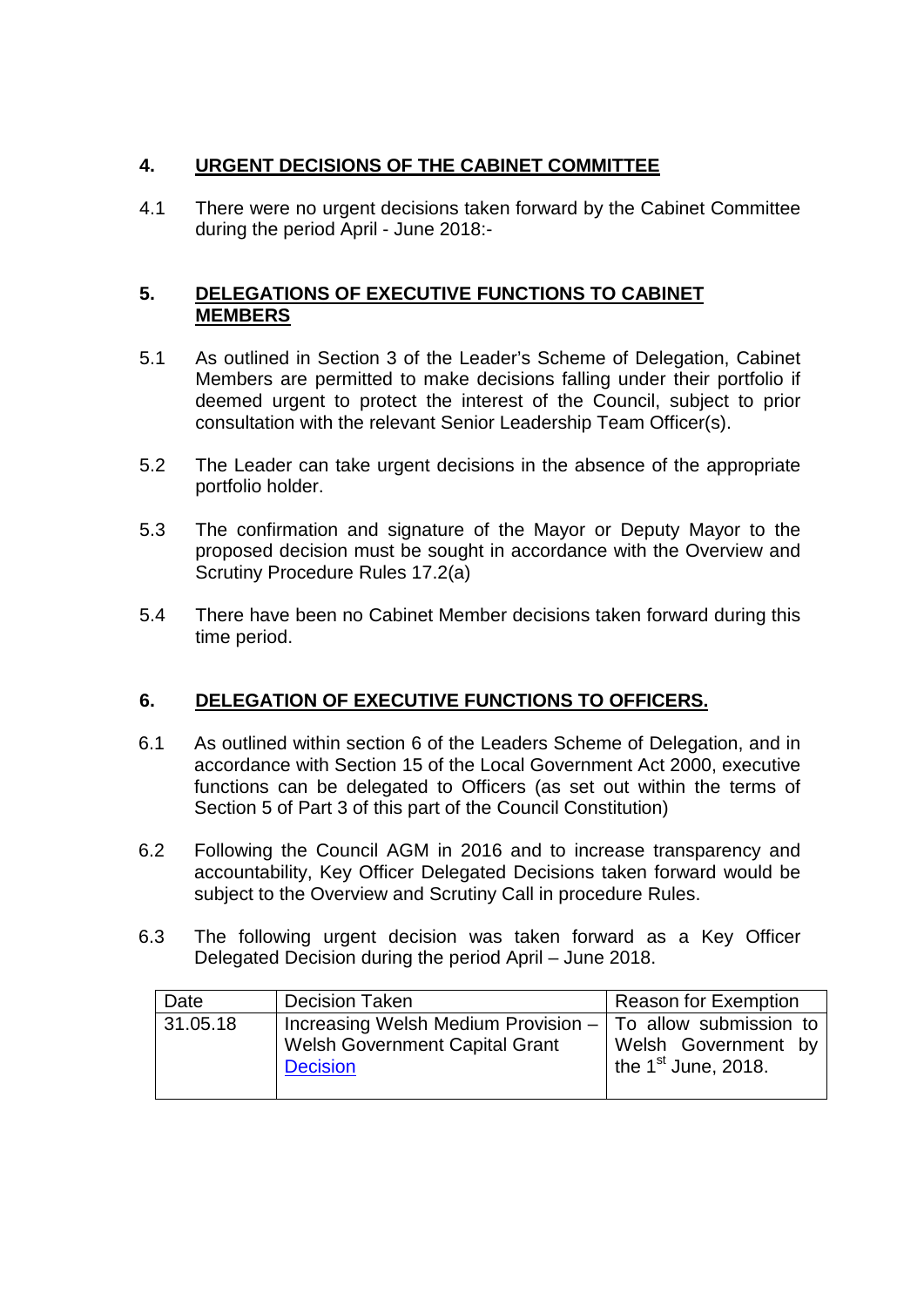## **7. CONSULTATION**

7.1 None Applicable, this report is for information purposes only.

### **8. EQUALITY AND DIVERSITY IMPLICATIONS**

8.1 An Equality Impact Assessment is not needed because the contents of the report are for information purposes only.

### **9. FINANCIAL IMPLICATIONS**

9.1 There are no financial implications aligned to this report.

#### **10. LEGAL IMPLICATIONS OR LEGISLATION CONSIDERED.**

10.1 There are no legal implications aligned to this report.

#### **11. LINKS TO THE COUNCILS CORPORATE PLAN / OTHER CORPORATE PRIORITIES.**

11.1 All of the decisions taken forward link to the Councils Corporate plan / priorities and Members should look to each of the decisions to see how they link accordingly.

#### **12. CONCLUSION**

12.1 Members are advised of the current position in respect of urgent decisions taken forward within Cabinet Committee and through Individual Cabinet Members and Officer Decisions.

#### **Other Information:-**

**Relevant Scrutiny Committee** – Overview & Scrutiny Committee